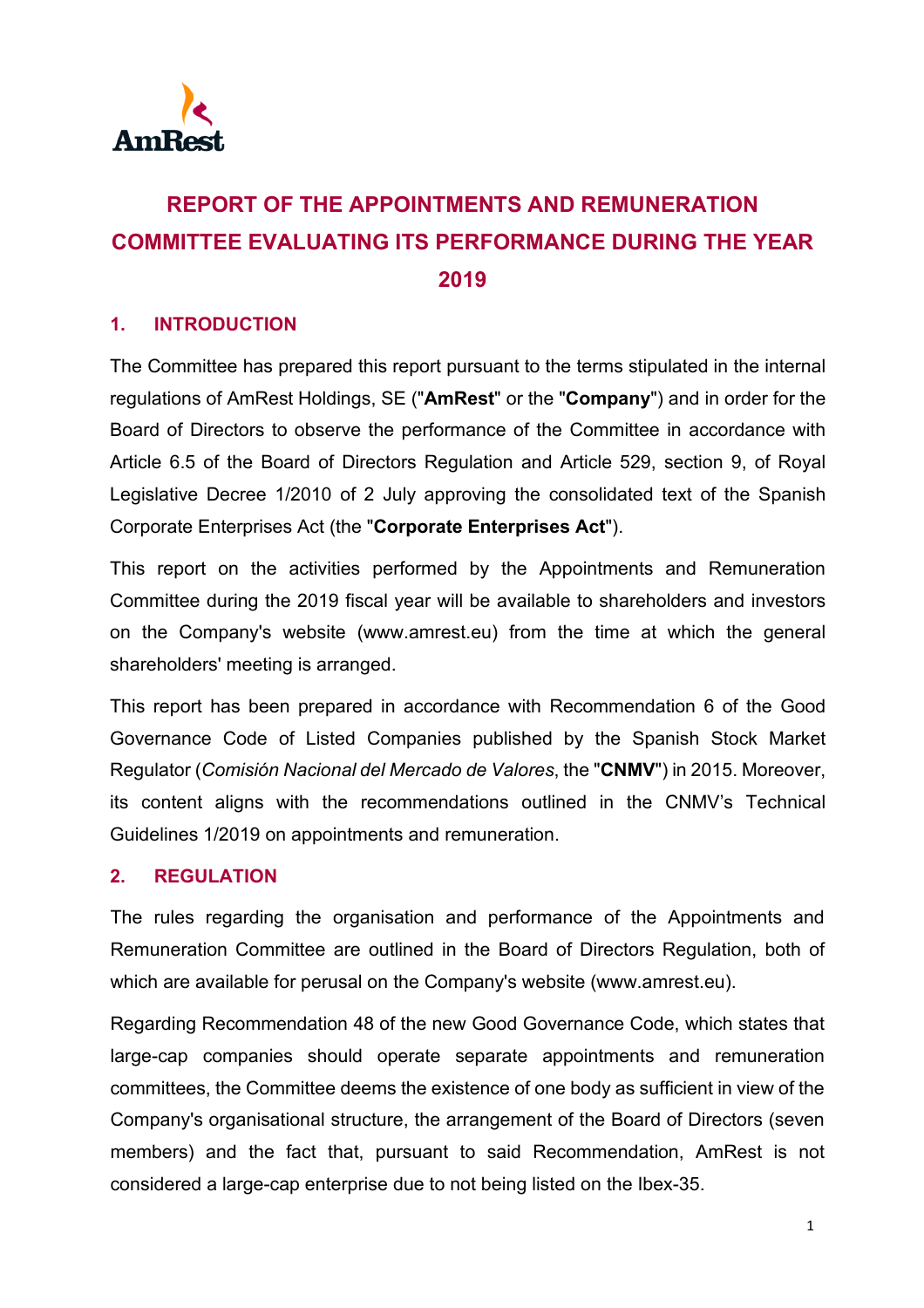

# **3. COMMITTEE STRUCTURE**

On 14 May 2019, the Committee increased in size from three to four members, with coopted Board members Romana Sadurska and Emilio Fullaondo appointed to the Committee and Mustafa Ogretici stepping down as Committee chairman, replaced by Pablo Castilla Reparaz.

In view of the above, the structure of the Appointments and Remuneration Committee at 2019-year end was as follows:

- (i) Mr. Pablo Castilla (Chairman), an independent, external AmRest Board member since 12 March 2018.
- (ii) Mr. Luis Miguel Álvarez (Committee Member), an external proprietary AmRest Board member since 12 March 2018.
- (iii) Mr. Emilio Fullaondo Botella (Committee Member), an independent, external AmRest Board member since 14 May 2019.
- (iv) Ms. Romana Sadurska (Committee Member), an independent, external AmRest Board member since 14 May 2019.

Remaining as Secretary and Deputy Secretary of the Committee were Eduardo Rodríguez-Rovira and Jaime Tarrero Martos, respectively.

Information on each of the Appointments and Remuneration Committee members, including their professional profiles and biographies, can be found on the Company's website (www.amrest.eu).

Upon being formed exclusively of non-executive members appointed by the Board, the majority of whom are independent members and with the chairman also being an independent Board member, the structure of the Committee in 2019 meets the requirements set out under the Corporate Enterprises Act and the Board of Directors Regulation.

Based on the members' professional profiles and biographies, the Committee is considered diverse in terms of gender, career background, skills and abilities, with the members possessing the knowledge, qualifications and experience required to perform the Committee's duties.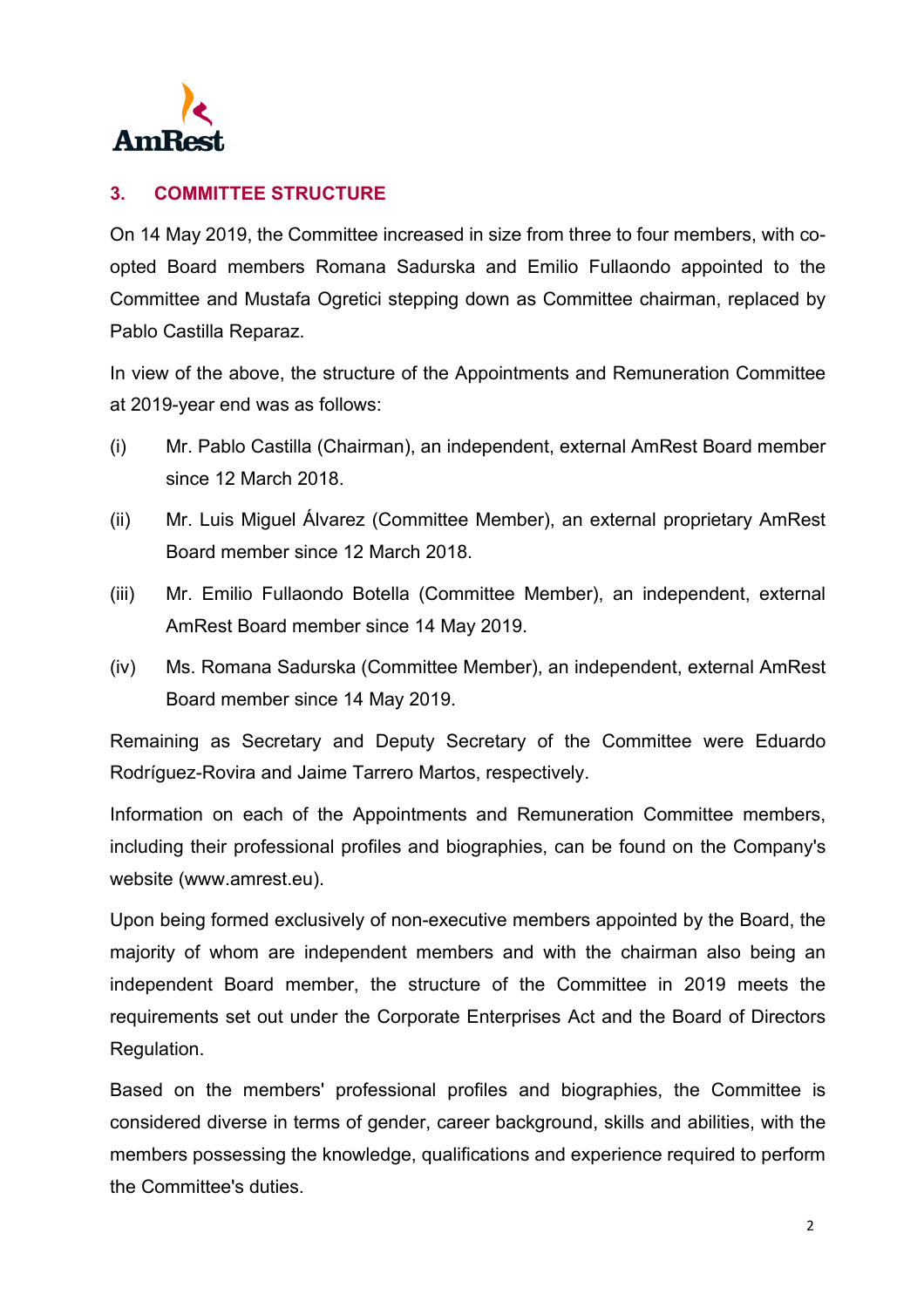

## **4. FUNCTIONING OF THE COMMITTEE**

The Appointments and Remuneration Committee meets as often as necessary in the Chairman's view, who must arrange a meeting when reports are to be issued or proposals are to be approved and, in any event, when a meeting is required to ensure the correct performance of the Committee's duties.

Committee meetings are deemed validly established when attended by the majority of its members, whether present themselves or represented, with resolutions adopted by way of such majority.

The Committee met on 10 occasions throughout 2019. Thus, enough meetings were held for the Committee to properly perform its duties.

In addition to the Committee members, attending as guests at some of the meetings were Mark Chandler (Group CEO, who also took charge of handling group human resources affairs in August) and Lukasz Lubicz from the Remuneration division of the Human Resources department.

Regarding the preparation and running of the sessions, the Committee chairman arranged each meeting with sufficient notice, with all members attending each and every gathering. Moreover, prior to each meeting the members were provided with information on the matters to be addressed at the sessions, thus facilitating their active participation and informed passing of resolutions.

The Secretary drew up the corresponding minutes of each meeting held, reflecting their running, content, discussions and adopted resolutions. All Committee meeting minutes are available to the members, as well as to the members of the Board of Directors.

The Committee performs its duties on an independent basis and has complied with all regulations set out in the Articles of Association and the Board of Directors Regulation, and is structured efficiently and correctly to be able to perform its duties.

### **5. THE COMMITTEE'S WORK IN 2019**

Among others, the Committee addressed the following matters in the meetings held throughout 2019:

• Review of the performance of the CEO and the high officers which are members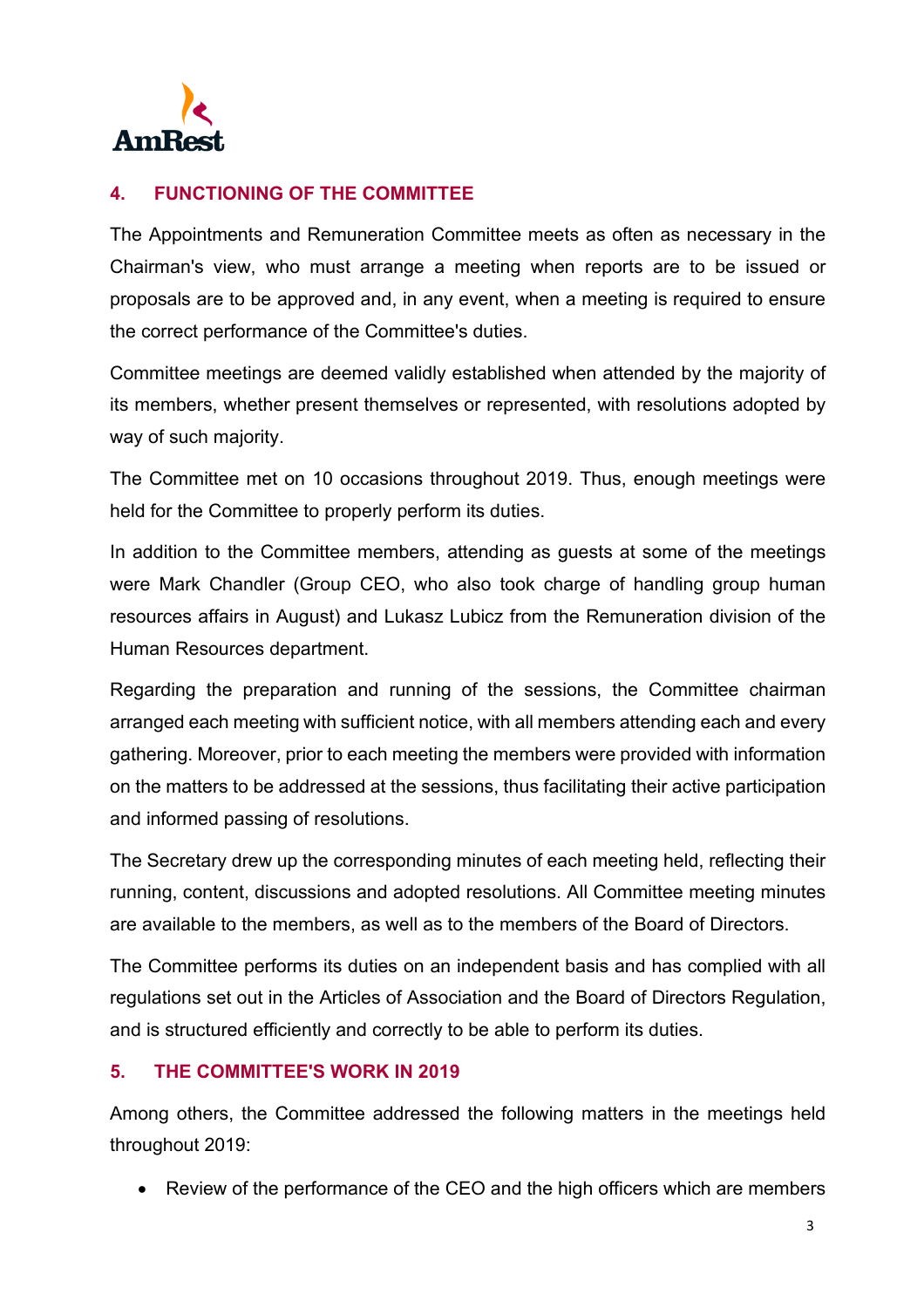

of the Executive Team, and approval of their variable remuneration for the previous year.

- Report on the proposals to the Board of the appointment of Ms. Romana Sadurska and Mr. Emilio Fullaondo as independent directors to fill in the vacancies caused by the resignations of Mr. Henry J. McGovern and Mr. Steve Kent Winegar.
- The appointment of Eduardo Zamarripa as the Company's new Chief Financial Officer, replacing Mark R. Chandler, who was promoted to the role of CEO following Henry J. McGovern's exit from the AmRest group.
- The appointment of Ismael Sánchez Moreno as the new Chief People Officer, replacing Oksana Staniszewska.
- The appointment of Pawel Surmak as the group's Global Security Director.
- The reorganisation of the CEO's direct reports and the members of the Executive Team, comprising the following individuals:

| <b>Name</b>                | <b>Position</b>                        |
|----------------------------|----------------------------------------|
| Mark R. Chandler           | <b>CEO</b> (Chief Executive Officer)   |
| <b>Olgierd Danielewicz</b> | COO (Chief Operations Officer)         |
| Ismael Sánchez Moreno*     | CPO (Chief People Officer)             |
| Eduardo Zamarripa          | <b>CFO (Chief Financial Officer)</b>   |
| Ramanurup Sen              | <b>Food Service President</b>          |
| María Elena Pato-Castel    | <b>Owned Brands President</b>          |
| <b>Adam Mularuk</b>        | <b>Franchised Brands President</b>     |
| Peter Kaineder             | CSO (Chief Strategy Officer)           |
| Robert Zuk                 | CIO (Chief Information Officer)        |
| Jerzy Tymofiejew           | <b>CDO</b> (Chief Development Officer) |
| Pawel Surmak*              | <b>Global Security Director</b>        |

\* Joined in February 2020.